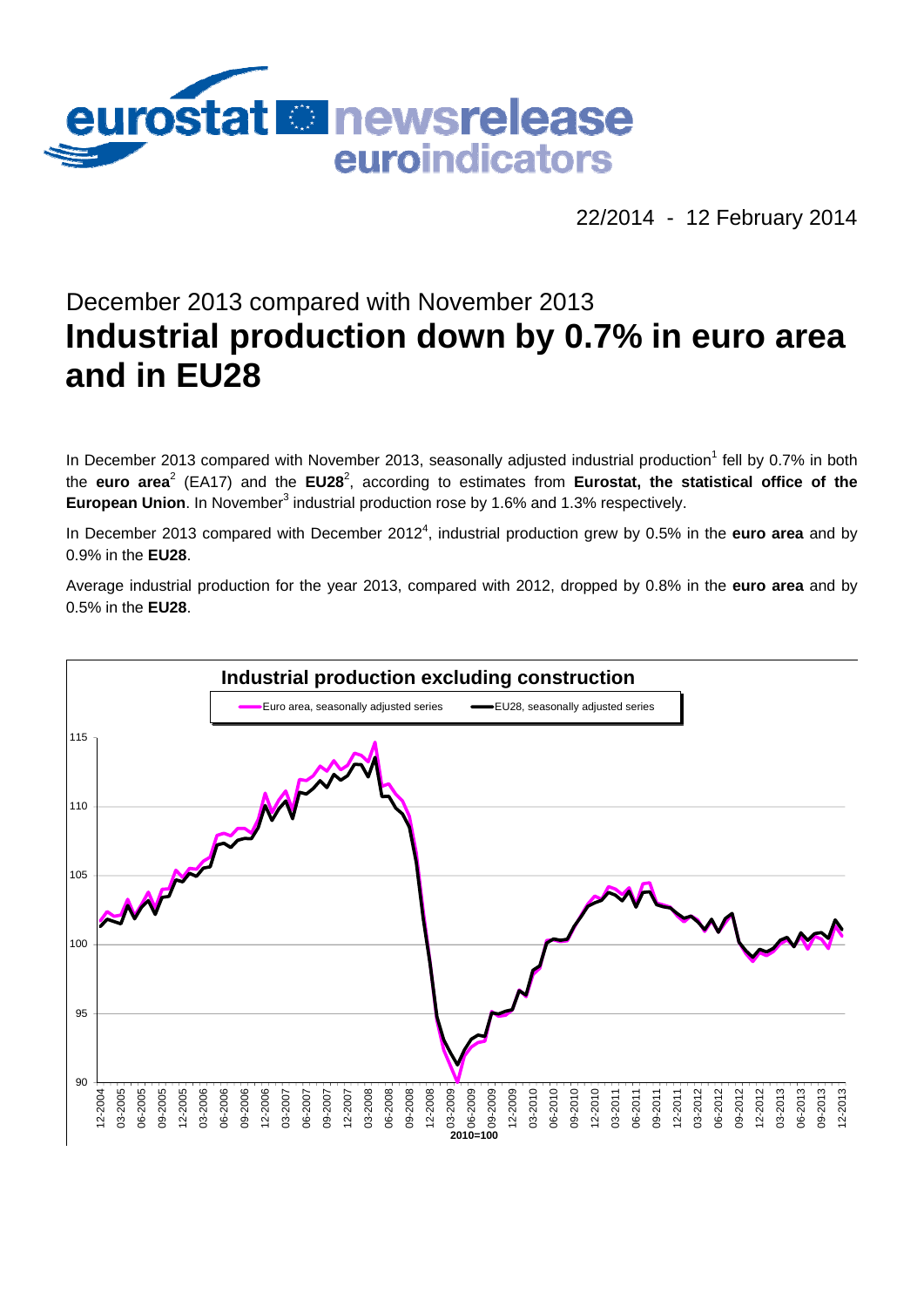#### **Monthly comparison**

In December 2013 compared with November 2013, production of capital goods decreased by 2.1% in the **euro area** and by 1.9% in the **EU28**. Energy fell by 2.1% and 1.5% respectively. Non-durable consumer goods dropped by 0.1% in the **euro area** and increased by 0.1% in the **EU28**. Durable consumer goods rose by 0.4% in the **euro area**, but decreased by 0.3% in the **EU28**. Intermediate goods grew by 0.9% and 0.7% respectively.

Among the Member States for which data are available, industrial production fell in nineteen and rose in four. The largest decreases were registered in **Estonia** (-5.7%), **Sweden** (-2.7%), the **Netherlands** (-2.6%) and **Croatia**  (-2.4%), and the increases in **Slovenia** (+2.7%), **Greece** (+2.6%), **Portugal** (+0.7%) and the **United Kingdom**  $(+0.4\%)$ .

#### **Annual comparison**

In December 2013 compared with December 2012, production of intermediate goods rose by 3.6% in the **euro area** and by 3.7% in the **EU28**. Capital goods fell by 0.3% in the **euro area**, but grew by 0.7% in the **EU28**. Nondurable consumer goods decreased by 0.9% in the **euro area**, but gained 0.3% in the **EU28**. Durable consumer goods decreased by 1.2% and 0.8% respectively. Energy fell by 1.9% in the **euro area** and by 2.3% in the **EU28**.

Among the Member States for which data are available, industrial production rose in ten and fell in thirteen. The highest increases were registered in **Portugal** (+7.1%), **Romania** (+7.0%), the **Czech Republic** (+6.7%) and **Slovenia** (+5.2%), and the largest decreases in **Malta** (-7.3%), **Ireland** (-6.7%), **Estonia** (-6.4%) and **Finland** (-4.8%).

1. The index of industrial production measures the evolution of the volume of production for industry excluding construction, based on data adjusted for working day and seasonal effects. Seasonally adjusted euro area and EU series are calculated by aggregating the seasonally adjusted national data. Eurostat carries out the seasonal adjustment of the data for those countries that do not adjust their data for seasonal effects. Missing observations from Member States for recent months are estimated for the calculation of the euro area and the EU.

The weights of the Member States in the EU and euro area aggregates can be found at:

<https://circabc.europa.eu/w/browse/5e6d1e48-056c-4c6a-8278-3ab138bcf575>

See file: EU28\_EA17\_NEWS\_RELEASE\_WEIGHTINGS\_2010

More detailed data can be found in the short-term statistics database on the Eurostat website:

[http://epp.eurostat.ec.europa.eu/portal/page/portal/short\\_term\\_business\\_statistics/data/database](http://epp.eurostat.ec.europa.eu/portal/page/portal/short_term_business_statistics/data/database) 

2. Up to 31 December 2013, the euro area (EA17) included Belgium, Germany, Estonia, Ireland, Greece, Spain, France, Italy, Cyprus, Luxembourg, Malta, the Netherlands, Austria, Portugal, Slovenia, Slovakia and Finland. From 1 January 2014 the euro area (EA18) also includes Latvia.

The European Union (EU28) includes Belgium, Bulgaria, the Czech Republic, Denmark, Germany, Estonia, Ireland, Greece, Spain, France, Croatia, Italy, Cyprus, Latvia, Lithuania, Luxembourg, Hungary, Malta, the Netherlands, Austria, Poland, Portugal, Romania, Slovenia, Slovakia, Finland, Sweden and the United Kingdom.

As part of Eurostat's guidelines for the dissemination of data when the euro area is enlarged, the aggregate data series commented on in this News Release refer to the official composition in the most recent month for which data is available. **Thus News Releases with data for months up to December 2013 comment on EA17 series, while Releases with data for January 2014 onwards will comment on EA18 series.**

Eurostat's guidelines can be found on the Eurostat website:

[http://epp.eurostat.ec.europa.eu/cache/ITY\\_PUBLIC/GUIDE\\_ENLARG\\_2007/EN/GUIDE\\_ENLARG\\_2007-EN.PDF](http://epp.eurostat.ec.europa.eu/cache/ITY_PUBLIC/GUIDE_ENLARG_2007/EN/GUIDE_ENLARG_2007-EN.PDF)  The tables also include Norway.

- 3. Data of previous months have been revised compared to those issued in the News Release 5/2014 of 14 January 2014. The monthly growth rates for November 2013 have been revised from +1.8% to +1.6% for the EA17 and from +1.5% to +1.3% for the EU28. The annual growth rates have been revised from +3.0% to +2.8% for both the EA17 and the EU28.
- 4. Based on data adjusted for working days.

Issued by: **Eurostat Press Office** 

**Tim ALLEN Tel: +352-4301-33 444 [eurostat-pressoffice@ec.europa.eu](mailto:eurostat-pressoffice@ec.europa.eu)**  For further information on data:

**Sarmite VISOCKA Tel: +352-4301-32 762 [sarmite.visocka@ec.europa.eu](mailto:sarmite.visocka@ec.europa.eu)** 

Eurostat news releases on the internet: **<http://ec.europa.eu/eurostat>** Selected Principal European Economic Indicators: **<http://ec.europa.eu/eurostat/euroindicators>**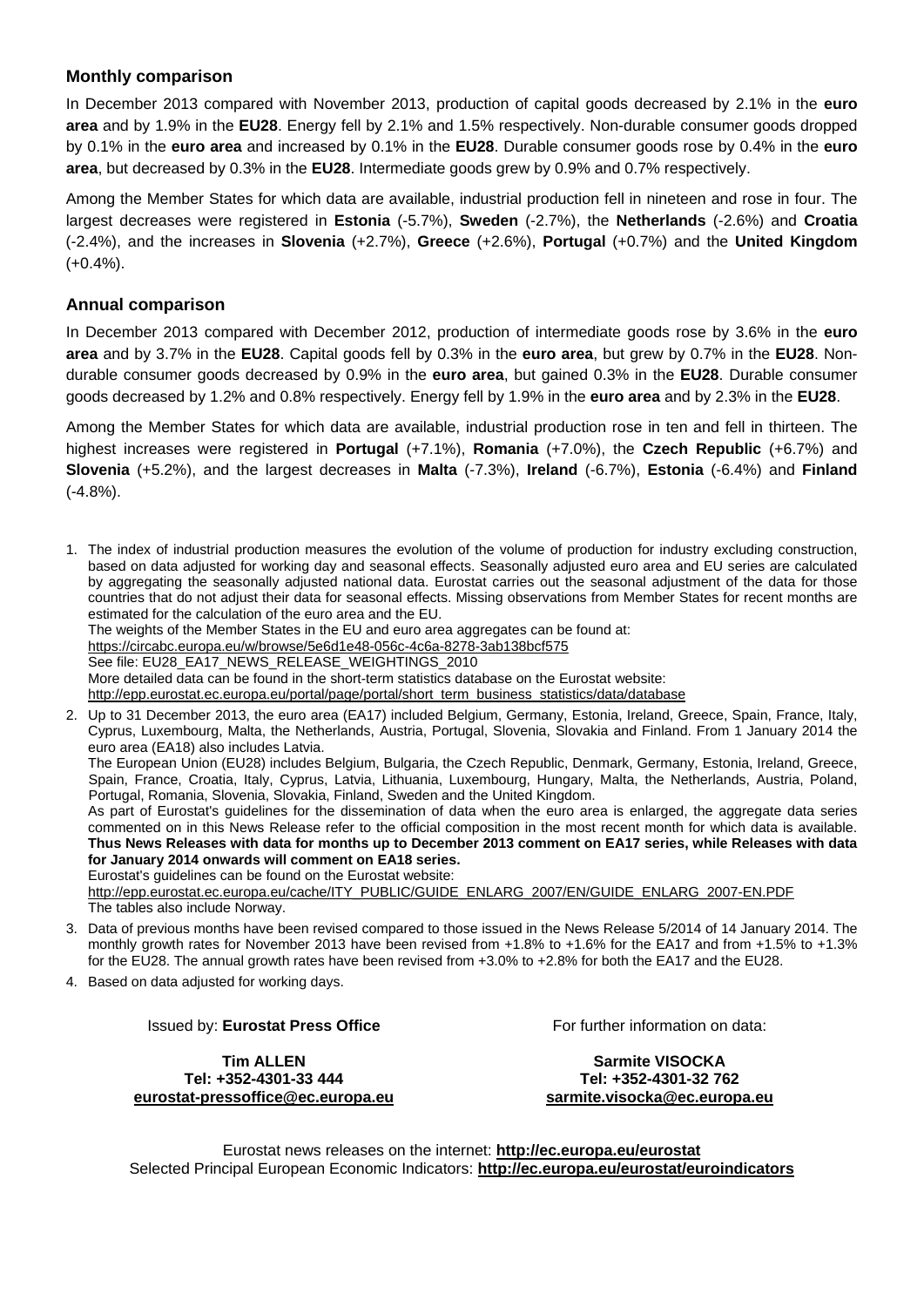#### **Industrial production excluding construction**

% change compared with previous month\*

|                            | $Jul-13$ | <b>Aug-13</b> | <b>Sep-13</b> | <b>Oct-13</b> | <b>Nov-13</b> | Dec-13 |  |
|----------------------------|----------|---------------|---------------|---------------|---------------|--------|--|
| <b>EA17</b>                |          |               |               |               |               |        |  |
| Total industry             | $-0.9$   | 0.9           | $-0.2$        | $-0.7$        | 1.6           | $-0.7$ |  |
| Intermediate goods         | $-0.3$   | 0.8           | $-0.4$        | 0.4           | 0.7           | 0.9    |  |
| Energy                     | $-0.5$   | $-0.7$        | 1.5           | $-3.3$        | 2.3           | $-2.1$ |  |
| Capital goods              | $-1.8$   | 2.0           | $-0.8$        | $-0.9$        | 2.8           | $-2.1$ |  |
| Durable consumer goods     | $-1.0$   | 0.1           | $-1.4$        | $-1.9$        | 2.3           | 0.4    |  |
| Non-durable consumer goods | $-0.3$   | 0.4           | 0.1           | 0.3           | 0.3           | $-0.1$ |  |
| <b>EU28</b>                |          |               |               |               |               |        |  |
| Total industry             | $-0.5$   | 0.5           | 0.1           | $-0.4$        | 1.3           | $-0.7$ |  |
| Intermediate goods         | $-0.2$   | 0.7           | $-0.2$        | 0.5           | 0.6           | 0.7    |  |
| Energy                     | $-0.1$   | $-0.5$        | 0.6           | $-2.2$        | 1.6           | $-1.5$ |  |
| Capital goods              | $-1.2$   | 1.2           | $-0.1$        | $-0.8$        | 2.5           | $-1.9$ |  |
| Durable consumer goods     | 0.1      | $-1.5$        | $-0.8$        | $-1.4$        | 1.5           | $-0.3$ |  |
| Non-durable consumer goods | 0.1      | $-0.5$        | 0.7           | 0.1           | 0.2           | 0.1    |  |

| <b>Total industry</b> | $Jul-13$ | Aug-13 | <b>Sep-13</b> | <b>Oct-13</b> | <b>Nov-13</b> | <b>Dec-13</b> |
|-----------------------|----------|--------|---------------|---------------|---------------|---------------|
| <b>EA17</b>           | $-0.9$   | 0.9    | $-0.2$        | $-0.7$        | 1.6           | $-0.7$        |
| <b>EA18</b>           | $-0.9$   | 0.9    | $-0.2$        | $-0.7$        | 1.6           | $-0.7$        |
| <b>EU28</b>           | $-0.5$   | 0.5    | 0.1           | $-0.4$        | 1.3           | $-0.7$        |
| <b>Belgium</b>        | 1.1      | $-1.8$ | 0.4           | 1.5           | 0.9           |               |
| <b>Bulgaria</b>       | 1.9      | 0.4    | 0.6           | 1.4           | 0.2           | $-1.0$        |
| <b>Czech Republic</b> | 0.7      | 3.1    | $-1.5$        | 1.7           | 1.3           | $-0.3$        |
| <b>Denmark</b>        | 2.3      | $-2.7$ | 2.0           | 2.0           | $-3.1$        | $-1.9$        |
| Germany               | $-1.2$   | 1.7    | $-0.7$        | $-1.1$        | 2.6           | $-0.7$        |
| <b>Estonia</b>        | 1.8      | $-3.4$ | $-0.4$        | 0.6           | 0.1           | $-5.7$        |
| Ireland               | $-7.0$   | $-0.9$ | 2.4           | $-4.9$        | 3.5           | $-2.1$        |
| Greece                | $-2.4$   | 1.2    | $-0.3$        | $-0.5$        | $-1.4$        | 2.6           |
| Spain                 | $-0.3$   | 0.6    | 0.3           | $-1.0$        | 0.8           | $-0.2$        |
| France                | $-0.7$   | 0.8    | $-0.5$        | $-0.3$        | 1.2           | $-0.3$        |
| Croatia               | $-0.8$   | 0.9    | $-3.3$        | 1.2           | 3.1           | $-2.4$        |
| <b>Italy</b>          | $-0.9$   | $-0.1$ | 0.3           | 0.5           | 0.3           | $-0.9$        |
| <b>Cyprus</b>         | $-1.0$   | 12.2   | $-12.4$       | 0.3           | $-4.8$        |               |
| Latvia                | 1.9      | $-1.6$ | 0.1           | 0.5           | $-0.3$        | $-1.4$        |
| Lithuania             | 3.4      | 3.1    | $-0.3$        | 3.6           | $-3.6$        | $-0.9$        |
| Luxembourg            | 3.3      | 2.0    | $-0.1$        | 0.3           | 1.6           |               |
| <b>Hungary</b>        | 0.8      | 0.1    | 1.8           | $-0.6$        | $-0.2$        | $-1.9$        |
| <b>Malta</b>          | $-7.1$   | 6.5    | 2.2           | $-7.0$        | 3.0           | $-1.2$        |
| <b>Netherlands</b>    | $-1.1$   | 2.5    | 0.8           | $-2.9$        | 4.1           | $-2.6$        |
| Austria               | 0.9      | 0.0    | $-0.1$        | 0.0           | $-0.8$        |               |
| Poland                | 0.4      | $-0.8$ | 1.4           | 0.2           | $-0.5$        | $-0.4$        |
| Portugal              | $-3.2$   | 3.6    | $-0.7$        | 0.2           | 2.0           | 0.7           |
| Romania               | $-0.5$   | $-0.5$ | 3.2           | 2.0           | $-0.2$        | $-1.1$        |
| Slovenia              | $-0.5$   | 0.3    | 0.1           | $-0.2$        | 0.3           | 2.7           |
| <b>Slovakia</b>       | 0.7      | 1.2    | 1.4           | 0.6           | 1.8           |               |
| Finland               | 2.3      | 0.0    | $-0.7$        | 0.0           | 0.9           | $-2.0$        |
| <b>Sweden</b>         | 1.1      | $-2.4$ | 0.9           | $-1.7$        | 6.1           | $-2.7$        |
| <b>United Kingdom</b> | 0.1      | $-1.0$ | 0.8           | 0.2           | $-0.1$        | 0.4           |
| Norway                | 3.1      | $-4.4$ | $-0.4$        | $-2.4$        | 1.3           | 0.4           |

\* Working day and seasonally adjusted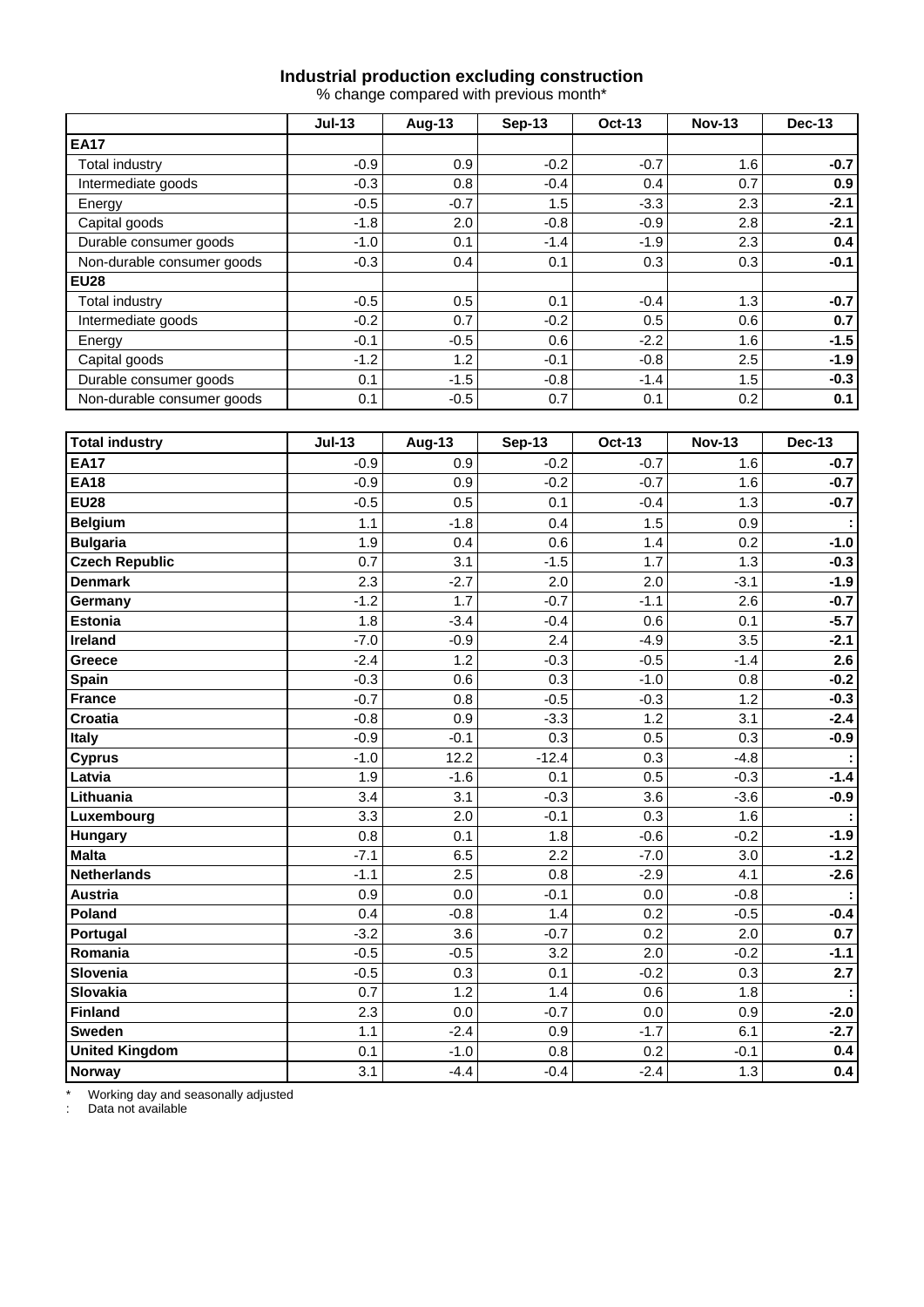#### **Industrial production excluding construction**

% change compared with same month of the previous year\*

|                            | $Jul-13$ | <b>Aug-13</b> | $Sep-13$ | <b>Oct-13</b> | <b>Nov-13</b> | Dec-13 |  |
|----------------------------|----------|---------------|----------|---------------|---------------|--------|--|
| <b>EA17</b>                |          |               |          |               |               |        |  |
| Total industry             | $-2.0$   | $-1.5$        | 0.2      | 0.5           | 2.8           | 0.5    |  |
| Intermediate goods         | $-1.4$   | $-0.6$        | 0.1      | 1.5           | 3.2           | 3.6    |  |
| Energy                     | $-1.8$   | $-3.6$        | $-0.7$   | $-3.1$        | 0.0           | $-1.9$ |  |
| Capital goods              | $-3.2$   | $-0.9$        | 0.2      | 1.4           | 4.3           | $-0.3$ |  |
| Durable consumer goods     | $-4.2$   | $-4.0$        | $-2.5$   | $-4.8$        | 0.0           | $-1.2$ |  |
| Non-durable consumer goods | $-0.9$   | $-2.0$        | 1.1      | 0.2           | 2.0           | $-0.9$ |  |
| <b>EU28</b>                |          |               |          |               |               |        |  |
| Total industry             | $-1.6$   | $-1.3$        | 0.7      | 1.0           | 2.8           | 0.9    |  |
| Intermediate goods         | $-1.1$   | $-0.2$        | 0.7      | 2.0           | 3.4           | 3.7    |  |
| Energy                     | $-3.4$   | $-4.6$        | $-1.4$   | $-2.8$        | $-1.0$        | $-2.3$ |  |
| Capital goods              | $-2.3$   | $-0.6$        | 1.2      | 2.1           | 4.6           | 0.7    |  |
| Durable consumer goods     | $-2.4$   | $-2.8$        | $-1.5$   | $-3.7$        | 0.1           | $-0.8$ |  |
| Non-durable consumer goods | $-0.3$   | $-2.1$        | 1.1      | 0.5           | 1.8           | 0.3    |  |

| <b>Total industry</b> | $Jul-13$ | <b>Aug-13</b> | <b>Sep-13</b> | <b>Oct-13</b> | <b>Nov-13</b> | <b>Dec-13</b> |
|-----------------------|----------|---------------|---------------|---------------|---------------|---------------|
| <b>EA17</b>           | $-2.0$   | $-1.5$        | 0.2           | 0.5           | 2.8           | 0.5           |
| <b>EA18</b>           | $-2.0$   | $-1.5$        | 0.2           | 0.5           | 2.8           | 0.5           |
| <b>EU28</b>           | $-1.6$   | $-1.3$        | 0.7           | 1.0           | 2.8           | 0.9           |
| <b>Belgium</b>        | 4.0      | $-1.8$        | 0.2           | 6.0           | 6.0           |               |
| <b>Bulgaria</b>       | $-2.6$   | $-2.9$        | 0.8           | 3.6           | 3.2           | $-1.0$        |
| <b>Czech Republic</b> | $-2.7$   | 4.5           | 2.2           | 6.0           | 8.8           | 6.7           |
| <b>Denmark</b>        | $-2.5$   | $-4.4$        | $-0.7$        | 3.1           | $-1.5$        | $-1.7$        |
| Germany               | $-1.8$   | 0.4           | 0.7           | 1.2           | 4.1           | 2.4           |
| <b>Estonia</b>        | 7.8      | 1.2           | $-0.5$        | 6.9           | 3.4           | $-6.4$        |
| Ireland               | $-5.1$   | $-5.9$        | 10.4          | $-0.6$        | 4.0           | $-6.7$        |
| Greece                | $-7.9$   | $-8.0$        | $-1.9$        | $-5.2$        | $-5.5$        | 0.6           |
| <b>Spain</b>          | $-1.6$   | $-2.5$        | 1.0           | $-1.4$        | 2.3           | 1.7           |
| France                | $-1.4$   | $-3.0$        | $-0.3$        | $-0.1$        | 1.5           | $-0.3$        |
| Croatia               | $-4.1$   | $-3.5$        | $-3.9$        | $-3.4$        | $-0.8$        | $-2.9$        |
| Italy                 | $-4.2$   | $-4.6$        | $-2.9$        | $-0.4$        | 1.5           | $-0.7$        |
| <b>Cyprus</b>         | $-13.9$  | $-4.6$        | $-13.6$       | $-10.6$       | $-13.7$       |               |
| Latvia                | 2.5      | $-2.4$        | 0.7           | 1.7           | 0.5           | $-4.1$        |
| Lithuania             | 2.2      | $-0.4$        | 0.9           | $-0.9$        | $-1.0$        | $-3.7$        |
| Luxembourg            | $-5.6$   | $-0.8$        | $-0.1$        | 1.1           | 6.1           |               |
| <b>Hungary</b>        | 3.2      | 0.7           | 3.0           | 5.9           | 6.1           | 4.4           |
| <b>Malta</b>          | $-13.6$  | $-3.8$        | 0.7           | $-11.8$       | $-8.1$        | $-7.3$        |
| <b>Netherlands</b>    | $-2.2$   | $-0.2$        | 1.1           | $-0.7$        | 2.7           | $-0.8$        |
| <b>Austria</b>        | 0.7      | $-1.2$        | 1.2           | 0.7           | $-1.0$        |               |
| Poland                | 3.8      | 2.9           | 5.7           | 4.3           | 4.3           | 4.6           |
| Portugal              | $-3.0$   | $-2.8$        | 1.5           | 3.1           | 3.6           | 7.1           |
| Romania               | 7.4      | 6.1           | 9.2           | 10.7          | 8.9           | 7.0           |
| Slovenia              | $-0.9$   | $-3.7$        | $-0.7$        | $-0.8$        | 1.9           | 5.2           |
| Slovakia              | 2.1      | 4.5           | 7.4           | 7.0           | 12.7          |               |
| Finland               | $-2.4$   | $-1.5$        | $-1.7$        | $-2.9$        | $-0.1$        | $-4.8$        |
| <b>Sweden</b>         | $-4.4$   | $-8.1$        | $-2.3$        | $-6.5$        | 1.2           | $-2.9$        |
| <b>United Kingdom</b> | $-1.3$   | $-1.2$        | 2.0           | 2.7           | 1.9           | 1.6           |
| <b>Norway</b>         | 2.8      | $-4.3$        | $-1.5$        | $-7.6$        | $-2.4$        | $-2.2$        |

\* Working day adjusted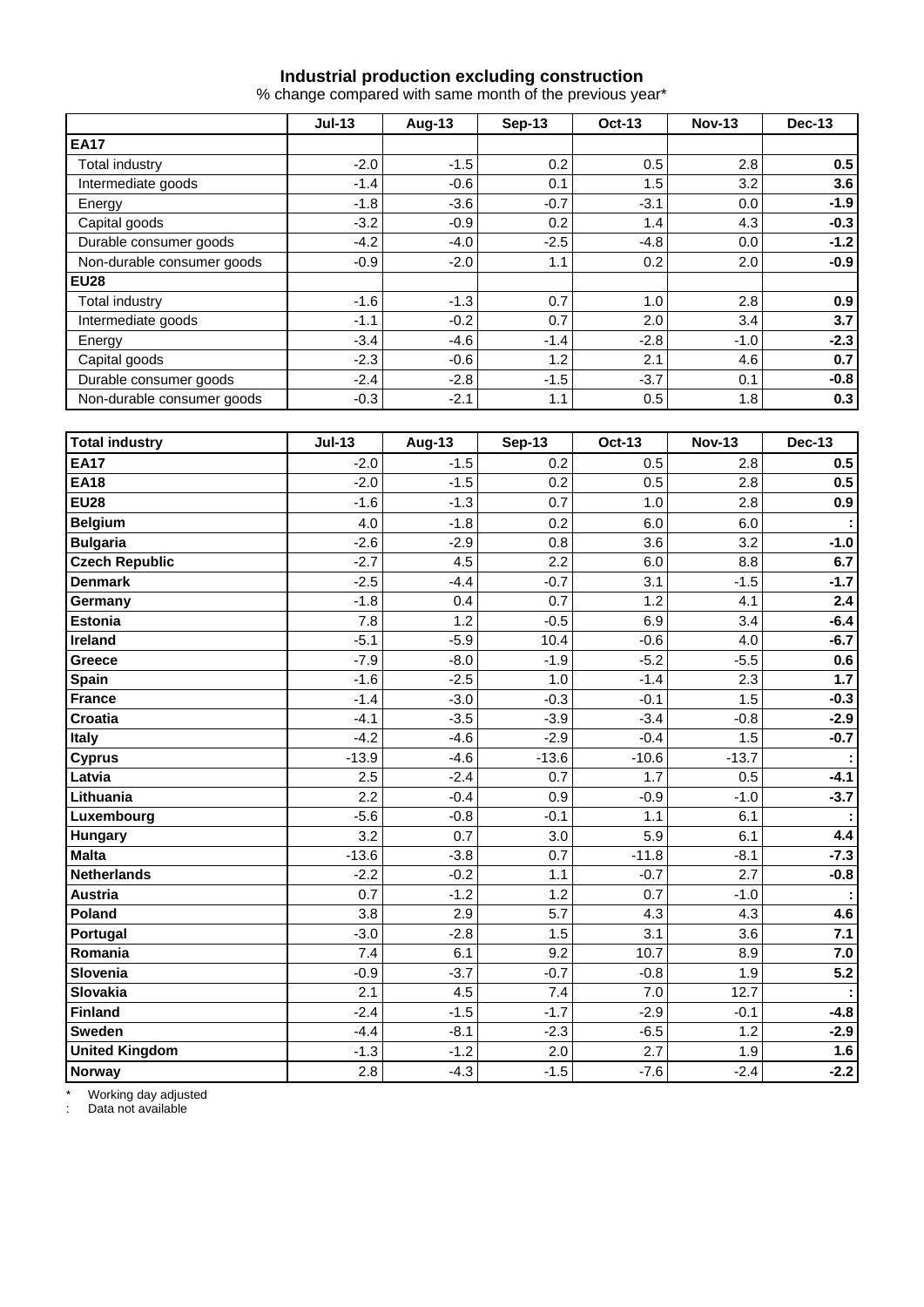## **Production indices for total industry excluding construction, working day and seasonally adjusted**

(base year 2010)

|                       | 12/12 | 01/13 | 02/13 | 03/13 | 04/13 | 05/13 | 06/13 | 07/13 | 08/13 | 09/13 | 10/13 | 11/13 | 12/13 |
|-----------------------|-------|-------|-------|-------|-------|-------|-------|-------|-------|-------|-------|-------|-------|
| <b>EA17</b>           | 99.4  | 99.2  | 99.5  | 100.1 | 100.3 | 99.9  | 100.6 | 99.7  | 100.6 | 100.4 | 99.7  | 101.4 | 100.6 |
| <b>EA18</b>           | 99.5  | 99.2  | 99.5  | 100.1 | 100.4 | 99.9  | 100.6 | 99.7  | 100.6 | 100.4 | 99.7  | 101.4 | 100.6 |
| <b>EU28</b>           | 99.7  | 99.5  | 99.7  | 100.3 | 100.5 | 99.8  | 100.9 | 100.3 | 100.8 | 100.9 | 100.5 | 101.8 | 101.1 |
| <b>Belgium</b>        | 101.1 | 99.7  | 98.3  | 100.2 | 99.4  | 101.5 | 102.1 | 103.3 | 101.4 | 101.8 | 103.3 | 104.3 |       |
| <b>Bulgaria</b>       | 109.8 | 110.6 | 105.5 | 103.7 | 103.9 | 101.7 | 102.5 | 104.4 | 104.9 | 105.5 | 107.0 | 107.2 | 106.2 |
| <b>Czech Republic</b> | 102.4 | 102.3 | 104.1 | 103.8 | 103.1 | 104.3 | 103.7 | 104.5 | 107.7 | 106.1 | 108.0 | 109.4 | 109.0 |
| <b>Denmark</b>        | 100.9 | 103.8 | 101.2 | 104.1 | 103.0 | 101.3 | 102.2 | 104.6 | 101.8 | 103.8 | 105.9 | 102.6 | 100.7 |
| Germany               | 104.8 | 104.0 | 104.8 | 105.9 | 106.4 | 104.9 | 107.2 | 105.9 | 107.7 | 106.9 | 105.7 | 108.4 | 107.6 |
| <b>Estonia</b>        | 125.0 | 125.1 | 120.3 | 126.1 | 122.0 | 126.1 | 125.8 | 128.1 | 123.8 | 123.3 | 124.1 | 124.2 | 117.1 |
| <b>Ireland</b>        | 101.3 | 96.1  | 97.0  | 95.7  | 97.8  | 95.5  | 103.9 | 96.6  | 95.7  | 98.0  | 93.2  | 96.5  | 94.5  |
| Greece                | 85.9  | 85.8  | 84.8  | 85.9  | 86.7  | 84.7  | 87.0  | 85.0  | 86.0  | 85.8  | 85.3  | 84.1  | 86.3  |
| Spain                 | 88.6  | 89.8  | 89.4  | 90.5  | 89.6  | 89.8  | 90.0  | 89.7  | 90.2  | 90.5  | 89.6  | 90.4  | 90.2  |
| <b>France</b>         | 98.5  | 98.0  | 98.9  | 98.2  | 100.4 | 100.0 | 98.7  | 98.0  | 98.8  | 98.3  | 98.0  | 99.2  | 98.9  |
| Croatia               | 93.1  | 95.3  | 92.5  | 94.5  | 92.4  | 90.3  | 91.7  | 91.0  | 91.8  | 88.8  | 89.9  | 92.7  | 90.5  |
| <b>Italy</b>          | 91.9  | 92.8  | 92.1  | 91.5  | 91.3  | 91.5  | 91.9  | 91.1  | 91.0  | 91.3  | 91.8  | 92.1  | 91.3  |
| <b>Cyprus</b>         | 76.5  | 75.1  | 73.0  | 73.5  | 75.4  | 72.6  | 72.9  | 72.2  | 81.0  | 70.9  | 71.1  | 67.7  |       |
| Latvia                | 118.7 | 114.1 | 111.3 | 112.1 | 112.7 | 115.1 | 114.8 | 117.0 | 115.2 | 115.3 | 115.9 | 115.6 | 113.9 |
| Lithuania             | 115.8 | 119.3 | 115.2 | 117.7 | 113.9 | 108.1 | 107.9 | 111.6 | 115.1 | 114.7 | 118.8 | 114.5 | 113.5 |
| Luxembourg            | 98.3  | 92.9  | 94.1  | 93.9  | 91.2  | 92.5  | 91.5  | 94.6  | 96.4  | 96.3  | 96.7  | 98.3  |       |
| Hungary               | 100.8 | 103.3 | 103.4 | 103.9 | 105.3 | 104.0 | 105.4 | 106.2 | 106.3 | 108.2 | 107.6 | 107.4 | 105.4 |
| <b>Malta</b>          | 105.6 | 107.9 | 101.1 | 103.0 | 103.1 | 103.7 | 102.3 | 95.1  | 101.3 | 103.5 | 96.2  | 99.1  | 97.9  |
| <b>Netherlands</b>    | 98.8  | 98.4  | 101.2 | 103.6 | 100.4 | 101.4 | 97.5  | 96.4  | 98.8  | 99.6  | 96.7  | 100.7 | 98.1  |
| Austria               | 106.4 | 107.5 | 105.8 | 106.2 | 108.3 | 107.5 | 106.4 | 107.4 | 107.4 | 107.3 | 107.3 | 106.4 |       |
| Poland                | 106.6 | 108.0 | 107.0 | 108.0 | 108.8 | 108.3 | 111.8 | 112.3 | 111.4 | 113.0 | 113.2 | 112.6 | 112.1 |
| Portugal              | 90.4  | 91.7  | 91.9  | 92.2  | 93.5  | 94.1  | 94.5  | 91.5  | 94.8  | 94.1  | 94.3  | 96.2  | 96.9  |
| Romania               | 112.8 | 113.8 | 114.6 | 117.2 | 122.7 | 111.5 | 118.4 | 117.8 | 117.2 | 120.9 | 123.3 | 123.1 | 121.7 |
| Slovenia              | 99.0  | 98.8  | 102.0 | 98.7  | 99.9  | 99.0  | 99.9  | 99.4  | 99.7  | 99.8  | 99.6  | 99.9  | 102.6 |
| Slovakia              | 103.0 | 116.5 | 116.1 | 116.9 | 118.0 | 118.6 | 119.7 | 120.5 | 121.9 | 123.6 | 124.4 | 126.7 |       |
| <b>Finland</b>        | 100.3 | 96.3  | 95.3  | 98.4  | 94.0  | 96.0  | 94.8  | 97.0  | 97.0  | 96.3  | 96.3  | 97.2  | 95.3  |
| Sweden                | 103.4 | 100.9 | 101.1 | 102.3 | 100.8 | 96.1  | 99.3  | 100.4 | 98.0  | 98.9  | 97.2  | 103.1 | 100.3 |
| <b>United Kingdom</b> | 95.4  | 94.5  | 95.4  | 95.5  | 95.4  | 95.4  | 96.7  | 96.7  | 95.8  | 96.5  | 96.8  | 96.6  | 97.1  |
| <b>Norway</b>         | 95.8  | 91.5  | 89.9  | 91.0  | 94.8  | 95.3  | 95.6  | 98.6  | 94.3  | 93.9  | 91.6  | 92.8  | 93.2  |